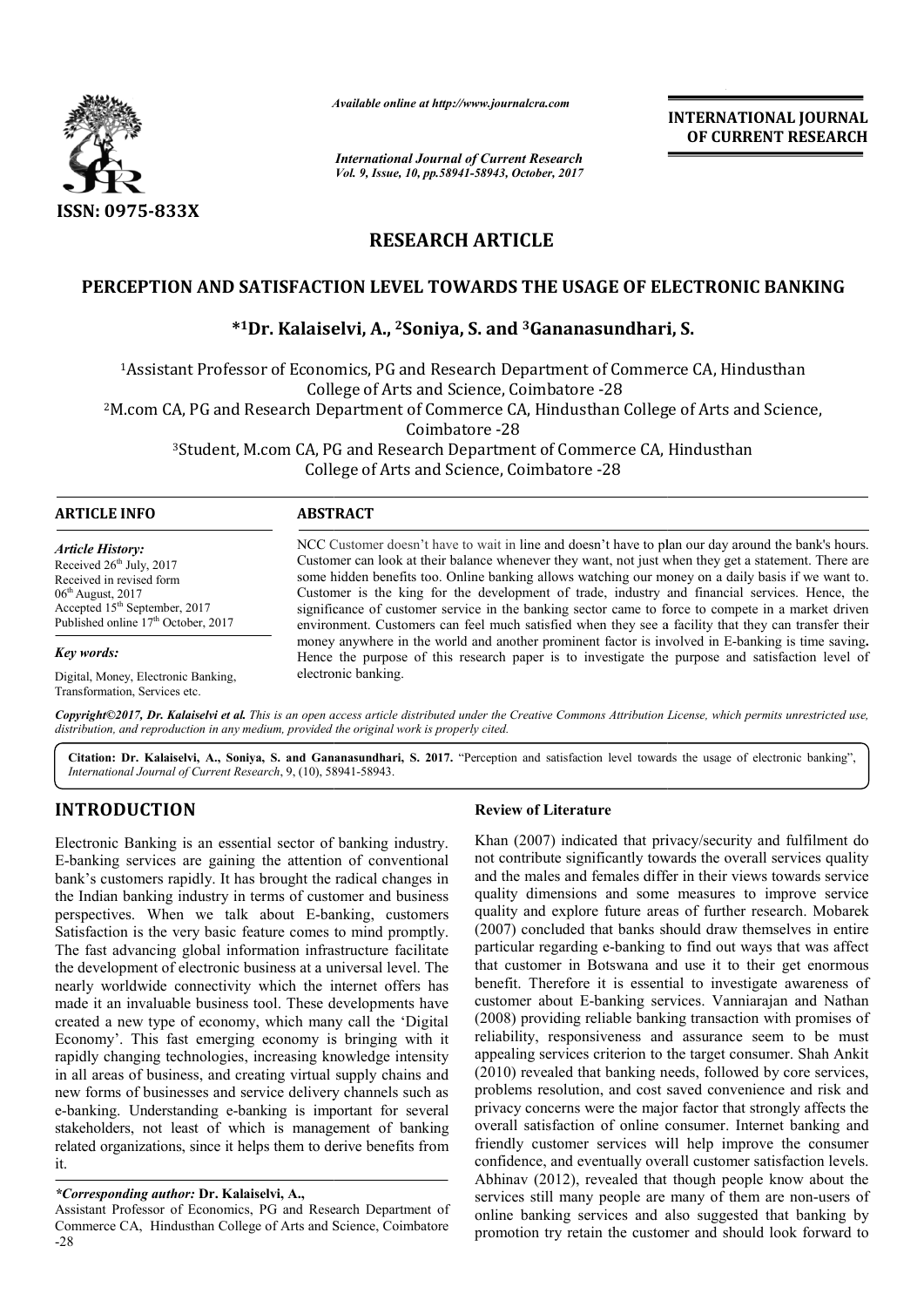have some tie-up with other financial institutions to increase the service base.

#### **Statement of the Problem**

As the use of electronic banking is increasing day-by-day, it is important to study the customer preference towards use of electronic banking services in Coimbatore city. Though people know about the services still many people are non-users of online banking services. This study is one of such an attempt to identify the information needed to solve the problem and improve and increase the users of electronic banking services to save their time.

#### **Object of the Study**

- To know about the purpose of using electronic banking by the respondents.
- To analyse the factor that influence on selecting of electronic banking by the respondents.
- To study about the respondents satisfaction and problem towards electronic banking.

## **MATERIALS AND METHODS**

The sampling used in this study is simple random sampling because the sample is selected with equal probability. The study is confined to Coimbatore city only. Since the population is very large and time limitation, a sample size 150 is taken for the survey. Survey method is employed to collect the data from the respondents and the data are collected with the help of questionnaires. Secondary data collected through various journals, books and internet which is restricted to the conceptual frame work of the paper only. To arrange the collected data following statistical tools were used, percentage method, Chi-Square Analysis, Weighted average, Ranking, Multiple response.

#### **Limitations of Study**

The study has all the limitations of non-random sampling. This study has been confined to Coimbatore city only. The respondent size was limited 100 due to time constraints. The final result is based on the respondent's opinion, so the result may vary due to frankness in response.

**Table 1. Usage of Electronic Banking**

| S. No. | Usage of Electronic<br><b>Banking</b> | No. of respondent | Percentage |
|--------|---------------------------------------|-------------------|------------|
|        | Frequently                            | 50                | 33.3       |
|        | Daily                                 | 36                | 24         |
| 2      | Rarely                                | 43                | 28.7       |
|        | Occasionally                          | 21                | 14         |
|        | Total                                 | 150               | 100        |

Source: Primary Data

The above table shows that 33.3 percentages of respondents are frequently using electronic banking and 24 percentages of the respondents are daily using the electronic banking and 28.7 percentages of the respondents are rarely using the electronic banking and 14 percentages of the respondents are occasionally using electronic banking. The above table shows that 21.33 % of respondents are highly satisfied with banking services and 40 % of the respondents are satisfied with banking services and 23.3 % of the respondents are neutral with banking services and 15.3 % of the respondents are highly dissatisfied with banking services.

#### **Table 2. Satisfaction Level towards Customer Services**

| S. No | Satisfaction Level         | No. of Respondents | Percentage |
|-------|----------------------------|--------------------|------------|
|       | Highly satisfied           | 32                 | 21.33      |
|       | Satisfied                  | 60                 | 40         |
|       | Neutral                    | 35                 | 23.33      |
|       | <b>Highly Dissatisfied</b> | 23                 | 15.33      |
| Total |                            | 150                | 150        |

Source: Primary Data

#### **Multiple Responses**

**Table 3. Purpose of Using Electronic Banking**

| Particular              | No. of Respondent | Percentage $(\% )$ | Rank |
|-------------------------|-------------------|--------------------|------|
| Information transaction | 105               | 70%                |      |
| Financial transaction   | 62                | 41%                |      |
| For booking tickets     | 100               | 67%                |      |
| Online purchases        | 93                | 62%                |      |
| Money transfers         | 117               | 78.00%             |      |
| Payment of Bills        | 105               | 69%                |      |
| Tax filling             | 81                | 54%                |      |

Source: Primary Data

From the above table it is inferred that purpose of using electronic banking I 'Enjoy money transfer is the ranks first with the 78 %, its information transaction 2nd rank with 70%. It' payment of bills is the 3rd rank with 69%. It's for booking tickets is ranks  $4<sup>th</sup>$  place with 67%. Its online purchases are the  $5<sup>th</sup>$  rank with 62%. Its tax filling is the  $6<sup>th</sup>$  rank with 54%. Its financial transaction is the  $7<sup>th</sup>$  rank with 41%. Thus conclude that money transfer 1st with 78%.

#### **Chi Square**

**Table 4. Associations between Gender and Usage of Electronic Banking**

| Gender | Usage of Electronic Banking |             |           | Total |
|--------|-----------------------------|-------------|-----------|-------|
|        | Less than                   | Less        | More than |       |
|        | 6 month                     | than l year | vears     |       |
| Male   | 24                          | 29          | 50        | 103   |
| Female |                             | 24          | 14        | 47    |
| Total  | 33                          | 53          | 64        | 150   |

Ho: there is no signification association between gender and usage of electronic banking.

From the above it is clear that P.value is 0.021. This is less than the 0.05 and 0.01 level of signification. Hence the null hypothesis is rejected. Therefore there is association between gender and usage of electronic banking.

#### **Table 5. Associations between Age and Usage of Electronic Banking**

| Age          | Usage of Electronic Banking |       |        |              | Total |
|--------------|-----------------------------|-------|--------|--------------|-------|
|              | Frequently                  | Daily | Rarely | Occasionally |       |
| Below 17 yrs |                             |       |        |              | 12    |
| $18-20$ yrs  | 12                          |       |        |              | 29    |
| $21-24$ yrs  | 20                          |       | 14     | 15           | 58    |
| Above 25 yrs | 12                          | 15    | 18     |              | 51    |
| Total        | 50                          | 36    |        |              | 150   |

Ho: there is no signification association between age and usage of electronic banking. From the above it is clear that P.value is 0.025. This is less than the 0.05 and 0.01 level of signification. Hence the null hypothesis is rejected. Therefore there is association between Age and usage of electronic banking.